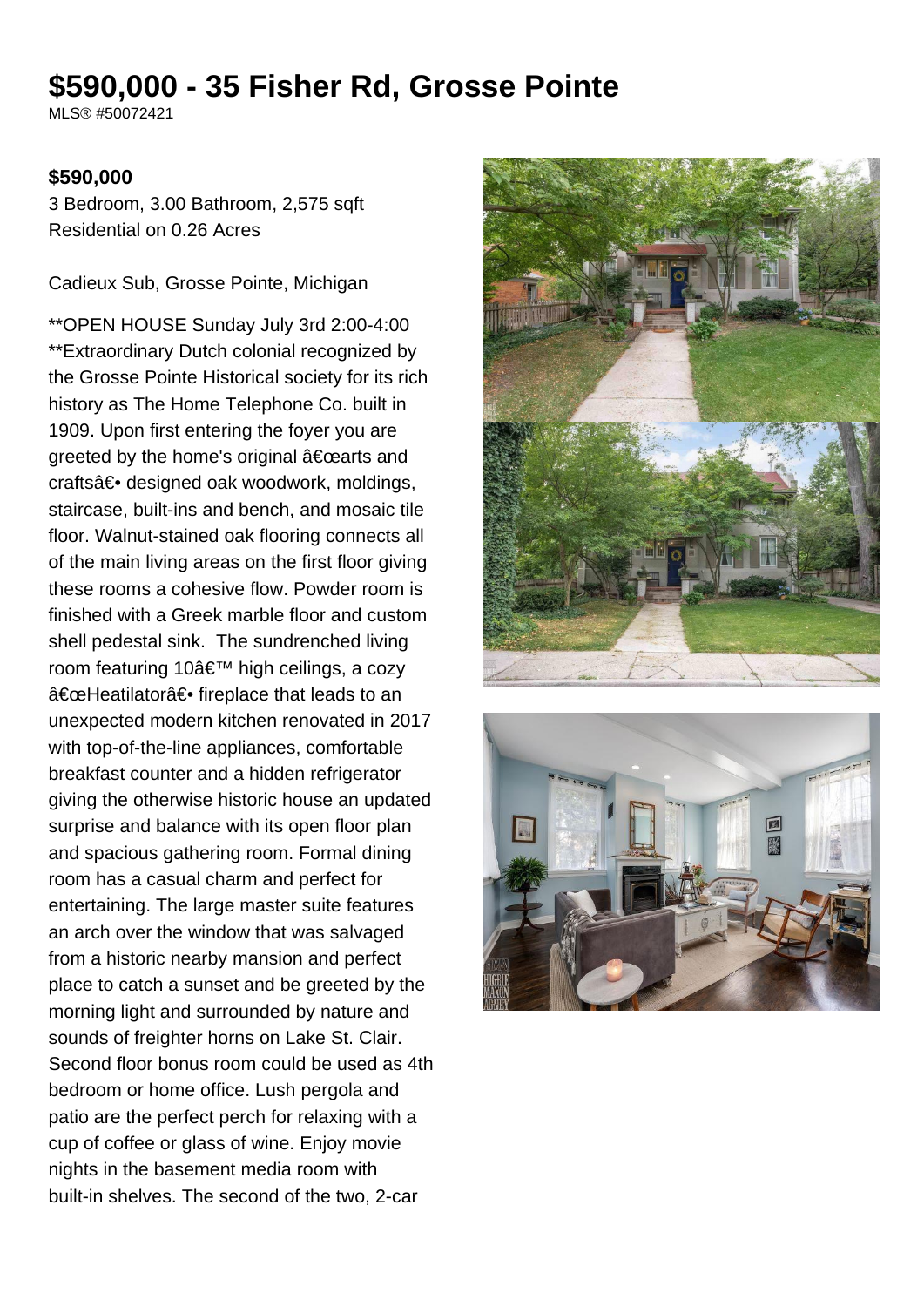garages once a horse barn features exposed brick walls just waiting to be converted to your dream office, study. Home features new electric, plumbing, furnaces in 2013, A/C condensers in 2017, tear-off roof in 2012. Located in the heart of the Grosse Pointe, the community includes waterfront Neff Park and marina, excellent schools, boutique shopping and dining districts and hospitals all within minutes of this charming property. Freshly painted bedrooms and new carpet on 2nd floor

Built in 1909

# **Essential Information**

| $MLS@$ #               | 50072421            |
|------------------------|---------------------|
| Price                  | \$590,000           |
| Bedrooms               | 3                   |
| Bathrooms              | 3.00                |
| <b>Full Baths</b>      | 2                   |
| <b>Half Baths</b>      | 1                   |
| Square Footage         | 2,575               |
| Acres                  | 0.26                |
| <b>Year Built</b>      | 1909                |
| Type                   | Residential         |
| Sub-Type               | Residential         |
| Style                  | Colonial, Craftsman |
| Status                 | Active              |
| <b>Source MLS</b>      | MiRealSource        |
| <b>Originating MLS</b> | MiRealSource        |

# **Community Information**

| <b>Address</b> | 35 Fisher Rd         |
|----------------|----------------------|
| Area           | <b>Grosse Pointe</b> |
| Subdivision    | Cadieux Sub          |
| City           | <b>Grosse Pointe</b> |
| County         | Wayne                |
| <b>State</b>   | Michigan             |
| Zip Code       | 48230                |